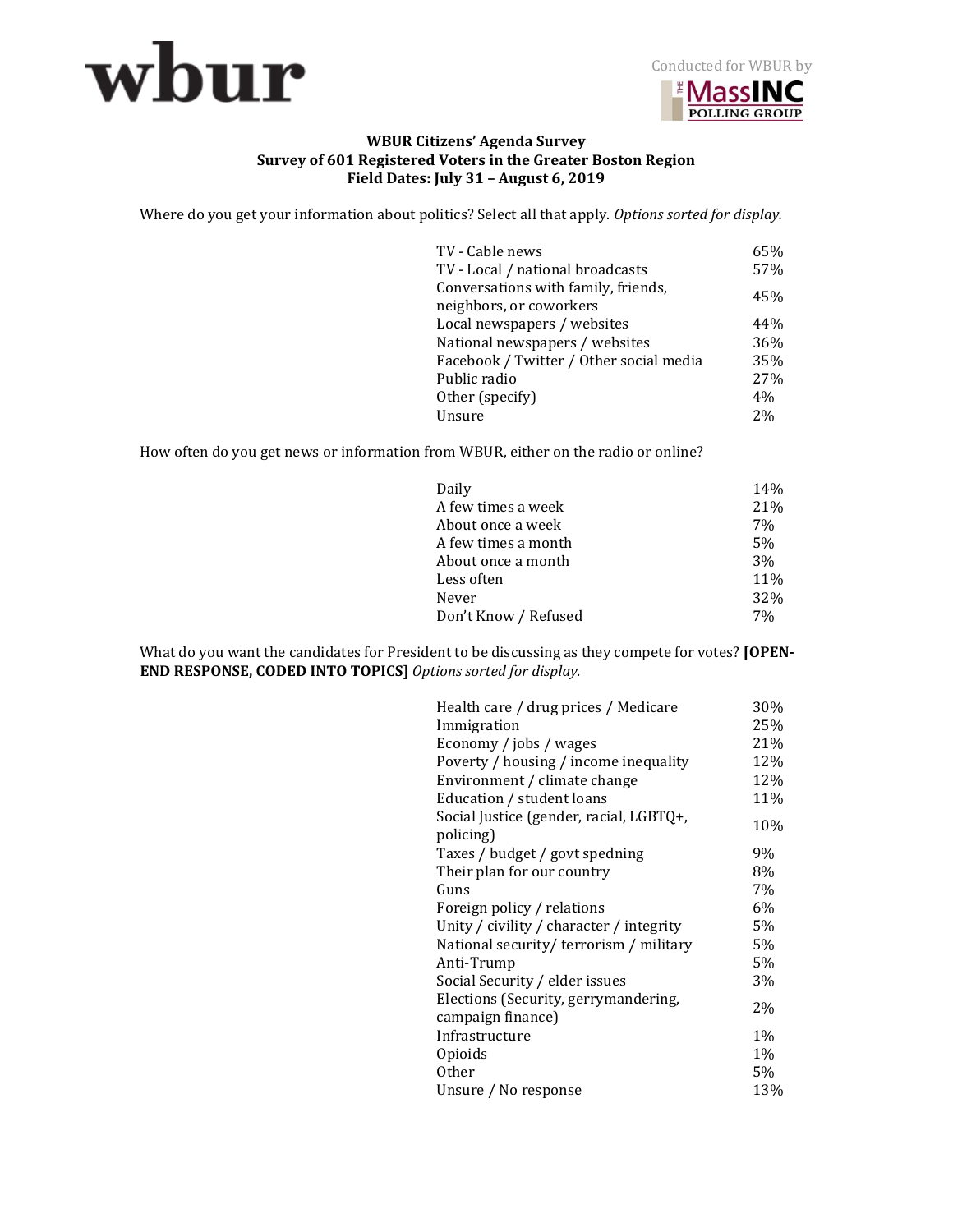What issues matter to you the most in the upcoming 2020 election for President? Please select all that apply. If the issue that matters most to you is not shown here, please select "other" and write in those topics. **RANDOMIZE ORDER.** *Options sorted for display.*

| Health care                            | 63% |
|----------------------------------------|-----|
| Jobs, wages, and the economy           | 58% |
| Immigration                            | 53% |
| Social Security and Medicare           | 52% |
| Climate change                         | 42% |
| Gun policy                             | 41% |
| Defeating Trump                        | 36% |
| Race issues                            | 32% |
| Housing costs                          | 30% |
| Abortion / reproductive rights         | 30% |
| College affordability                  | 27% |
| Foreign policy                         | 26% |
| Transportation, roads, and highways    | 25% |
| Criminal justice                       | 23% |
| Paid family leave / caregiving support | 19% |
| Voting rights                          | 19% |
| The military                           | 17% |
| Re-electing Trump                      | 12% |
| Impeachment                            | 12% |
| Unsure                                 | 3%  |
| Other (specify)                        | 3%  |